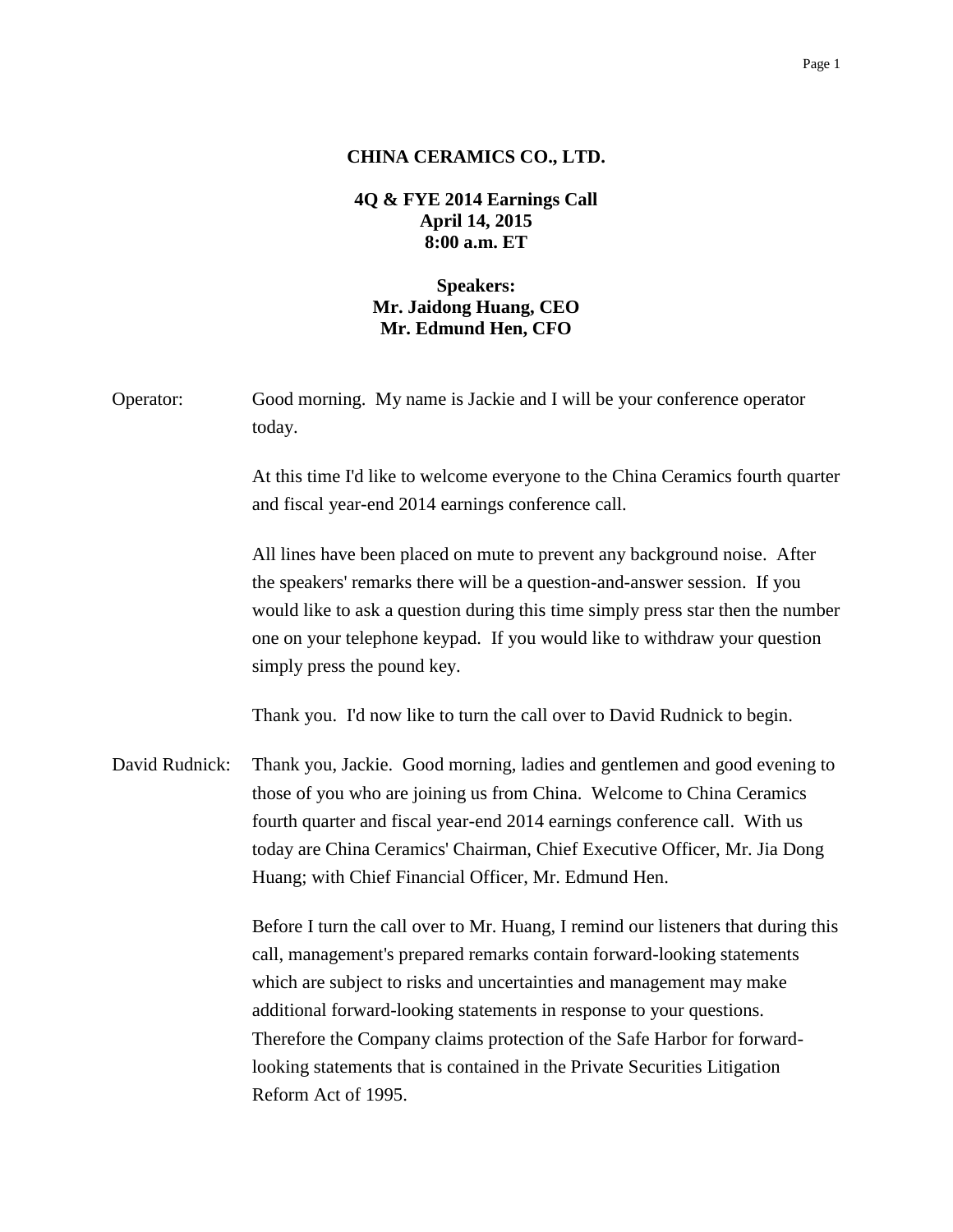Actual results may differ from those discussed today. I refer to more detailed discussion of the risks and uncertainties in the Company's filings with the Securities and Exchange Commission. In addition, any projections as the Company's future performance represent management's estimates as of today April 14, 2015. China Ceramics assumes no obligation to update these projections in the future as market conditions change.

And now it's my pleasure to turn the call over to China Ceramic's Chairman and CEO, Mr. Jaidong Huang, and China Ceramic's CFO, Mr. Edmund Hen. Precept Investor Relations, Sophie Wang will be translating for Mr. Huang. Mr. Huang, you may proceed.

Huang Jia Dong: Thank you, David. On behalf of the Company I'd like to welcome everyone to our fourth quarter and fiscal year-end 2014 earnings conference call.

> We are pleased to report sound financial results for the fourth quarter of 2014, with a 9% increase in revenue and positive net earnings, driven by an increase in our average selling price coupled with modestly higher sales volume. The fourth quarter saw nearly a 9% increase in our average selling price attributable to our strong marketing efforts in the moderately improved macroeconomic environment.

> During the fourth quarter, so as not to incur unnecessary costs we utilized production facilities capable of producing 28 million square meters of ceramic tiles per year out of a total annual production capacity of 72 million square meters. We will bring additional capacity online as the business environment improves.

> For the full year 2014, we generated an 11% increase in revenue, a 93% increase in our gross profit and solid operating profit before deductions for realized and unrealized derivatives losses as compared to fiscal year 2013. In addition, in 2014 we responded quickly to regulatory requirements by changing our fuel sourcing to natural gas from coal in our Hengda plant and we increased our advertising to promote newly developed products to retain our competitive edge.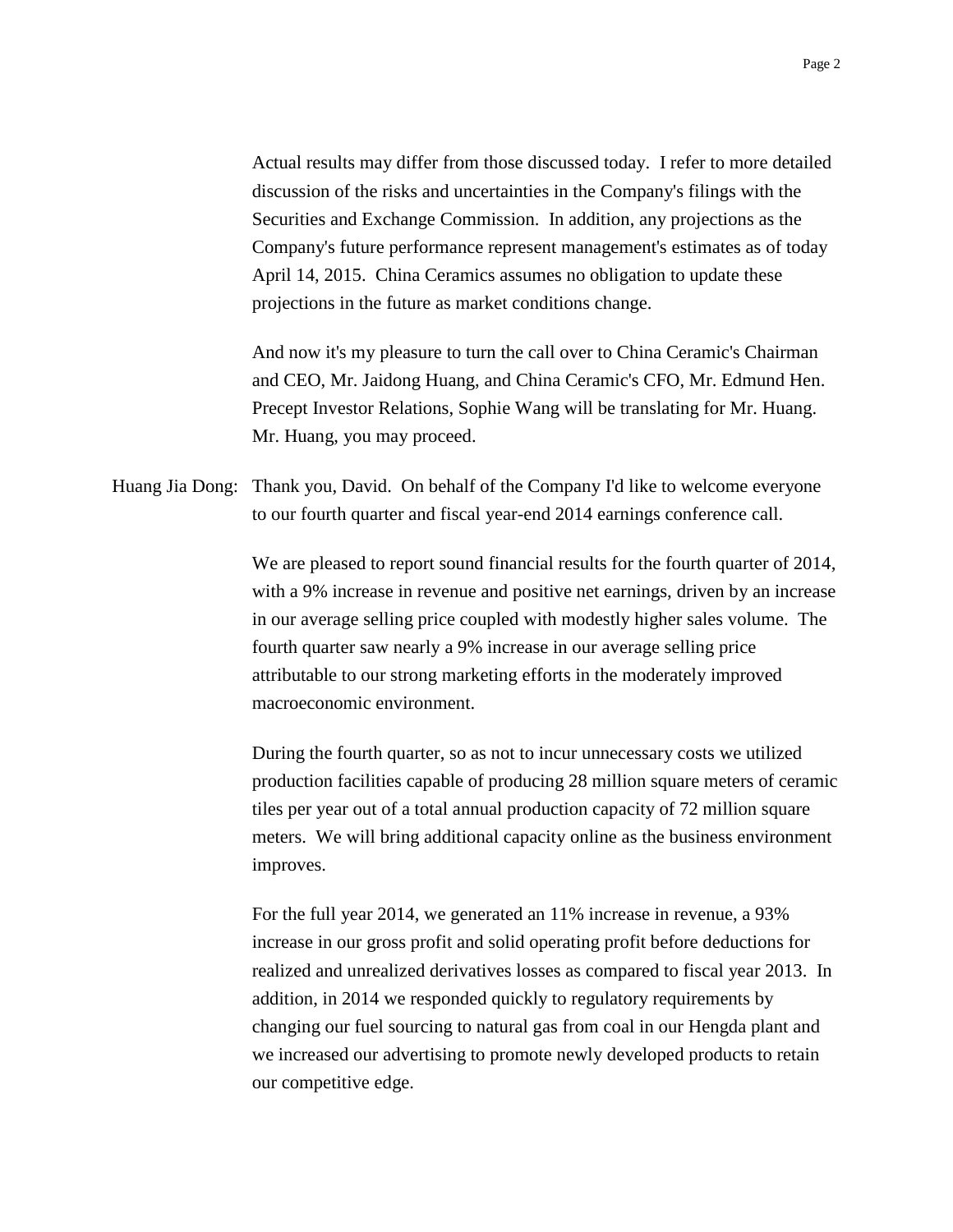We also saw more than a doubling in the sales of our high-margin polished glazed ceramic tiles in 2014. We believe that demand for this series of ceramic tile, which can be manufactured according to customer specifications and are used for both functional and decorative uses inside homes, will continue to increase. We believe that our ability to adapt to the market conditions while capitalizing upon market opportunities is a key competitive advantage.

Looking ahead to 2015, we believe that the operating environment will improve modestly as compared to last year and that the macroeconomic fundamentals underlying our business are sustainable. In our view, urbanization is a long-term phenomenon in China that continues to be vital to economic growth and prosperity and the real estate and construction sectors continue to be very important growth sectors of the Chinese economy.

While we are prepared for occasional sector cyclicality, we believe that our well-capitalized balance sheet, modernized facilities and reputation as a bestin-class ceramic tile producer enables us to weather occasionally disruptive business conditions and capitalize upon the opportunities presented by China's growth and development.

With that, I'd like to turn over the call to the Company's Chief Financial Officer, Mr. Edmund Hen, who will discuss the Company's earnings results in more detail. Thank you.

Edmund Hen: Thank you, Mr. Huang. I will now move on to a more detailed discussion of our financial results for the fourth quarter of 2014. In our fiscal year-end December 31, 2014, our revenue for the fourth quarter ended December 31, 2014 was RMB 240.1 million or \$38.7 million, an increase of 9% from the fourth quarter of 2013. The year-over-year increase in revenue was primarily due to an 8.7% increase in our average sales price to RMB 31.1 from RMB 28.6 in the year-ago quarter.

> Gross profit for the fourth quarter of 2014 was RMB 29.1 million or \$4.7 million, as compared to a gross loss of RMB 6.5 million in the fourth quarter of 2013. The year-over-year increase in gross profits was driven by the 8.7%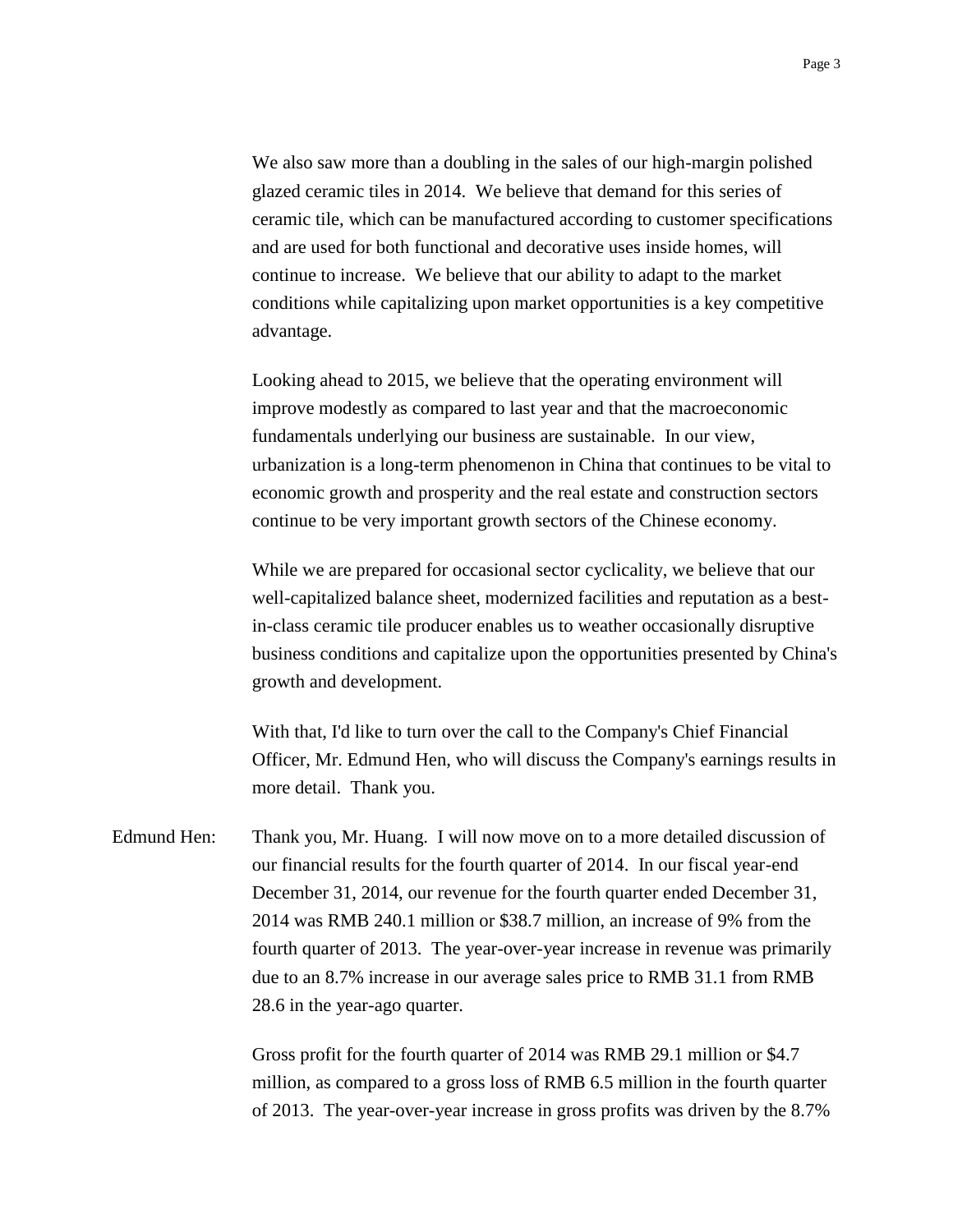increase in ASP as we raised our selling price on all of our products beginning on July 1, 2014. The gross profit margin was 12.1% for the fourth quarter ended December 31, 2014 as compared to a negative gross profit margin of 2.9% for the fourth quarter of 2013.

Profits from operations before taxes for the fourth quarter of 2014 was RMB 10.1 million or \$1.6 million, as compared to a loss from operations before taxation of RMB 13 million in the fourth quarter of 2013. The year-over-year increase was primarily the result of the increase in average selling price of our products and the decrease in our inventory provision by RMB 22.6 million.

Net profit for the fourth quarter of 2014 was RMB 4.8 million or \$0.8 million, as compared to a net loss of RMB 10.6 million for the comparable period of 2013. Earnings per fully diluted share were RMB 0.23 or \$0.04 for the fourth quarter of 2014 as compared to losses per fully diluted share of RMB 0.52 for the fourth quarter of 2013.

For the full-year ended December 31, 2014 revenue was RMB 1,037.7 million or \$167.2 million, an increase of 11.2% as compared to the 12 months results ended December 31, 2013. Gross profit was RMB 104.4 million or \$16.8 million, up 93% from fiscal year 2013. Gross margin for the full-year 2014 was 10.1% compared to 5.8% for the full-year 2013.

The realized and unrealized fair value loss on derivative financial instruments was RMB 59.5 million or \$9.6 million for fiscal 2014 compared to a realized and unrealized fair value gain of RMB 3.3 million for fiscal 2013.

Our net loss for the year ended December 31, 2014 was RMB 30.4 million or \$4.9 million, compared to a net loss of RMB 2 million for the 12 months ended 2013. The loss per fully diluted share for the full-year 2014 was RMB 1.49 or \$0.24 as compared to a loss per fully diluted share of RMB 0.10 for the full-year 2013.

Turning to our balance sheet, as of December 31, 2014 we had cash and bank balances of RMB 61.2 million or \$9.9 million compared to RMB 28.8 million or \$4.7 million as of December 31, 2013. The increase in cash and bank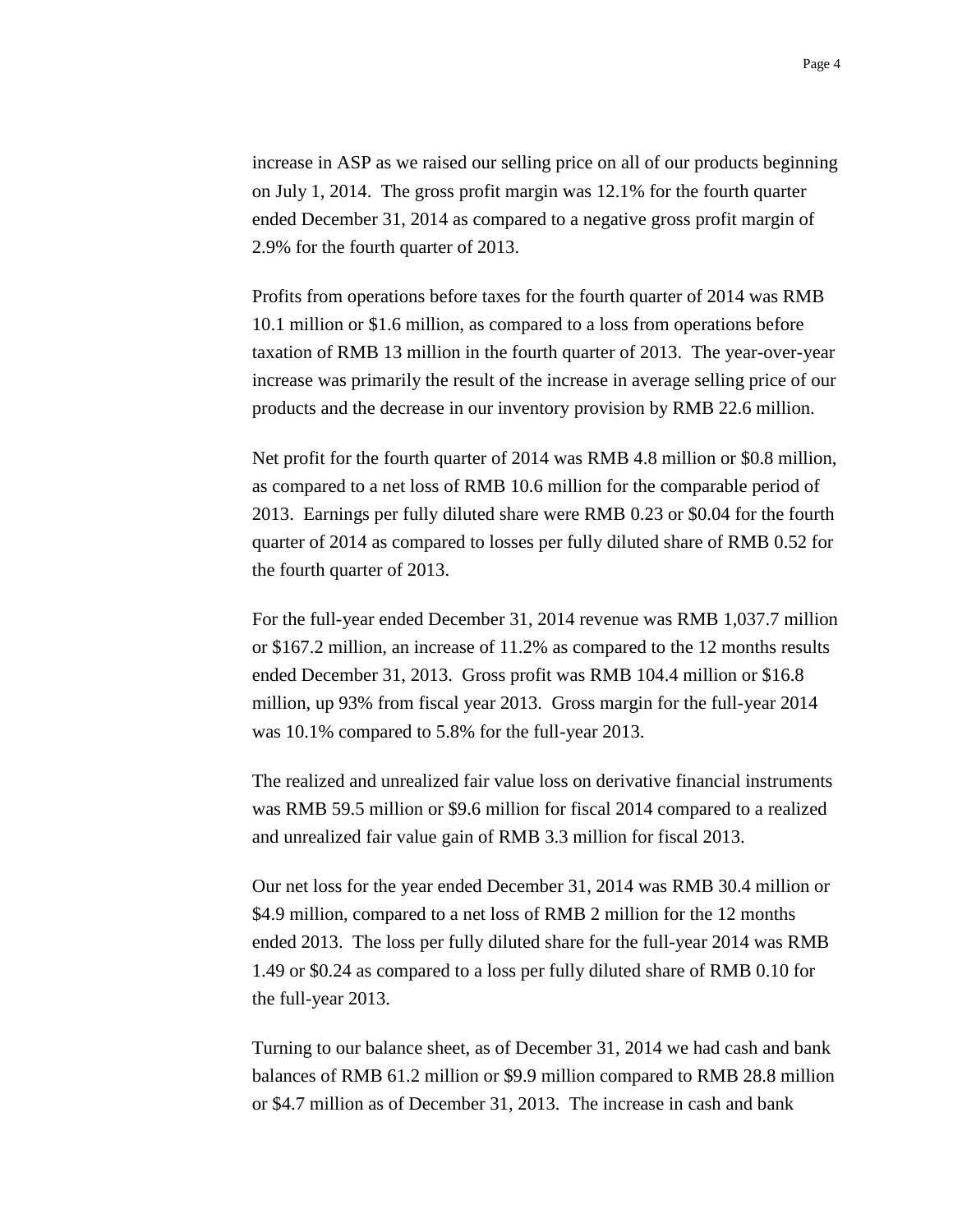balances was primarily the result of cash generated from the operating activities of RMB 22.7 million.

As of the end fiscal 2014, our debt consisting of short-term bank borrowings which were RMB 84.7 million or \$13.7 million as compared to debt of RMB 99.7 million or \$16.3 million as of the year-end fiscal 2013. The decrease in debt was primarily due to the net repayment of short-term bank borrowings of RMB 15 million during the year 2014.

As of December 31, 2014, inventory turn was 125 days compared to 124 days as of December 31, 2013. Trade receivables turnover was 156 days compared with 158 days in the year-ago period. The Company typically offer a credit period of 90 days to our customers and have extended the credit period to 150 days to address the funding pressure among some distributors attributable to the challenging market conditions in China's real estate industry since the second quarter of 2012. We also extended the credit period to 120 days to other customers as of December 31, 2014.

In terms of our plant capacity and CapEx, for the fourth quarter of 2014, we utilized plant capacity capable of producing 28 million square meters of ceramic tiles annually out of a total annual production capacity of 72 million square meters. This represents a decrease of plant capacity that was utilized in the fourth quarter of 2013 when we utilized plant capacity capable of producing 34 million square meters of ceramic tiles annually.

We review the level of capital expenditures throughout the year and make adjustments subject to market conditions. Although business conditions are subject to change, we anticipate a modest level of capital expenditures for 2015 other than those associated with minimal upgrades, small repairs and the maintenance of equipment.

And now moving on to our business outlook, in the fourth quarter of 2014, the 8.7% increase of the average selling price of our ceramic as compared to the year-ago quarter drove the quarter's revenue which we view as reflective of our sound market positioning. It is our view that modestly improved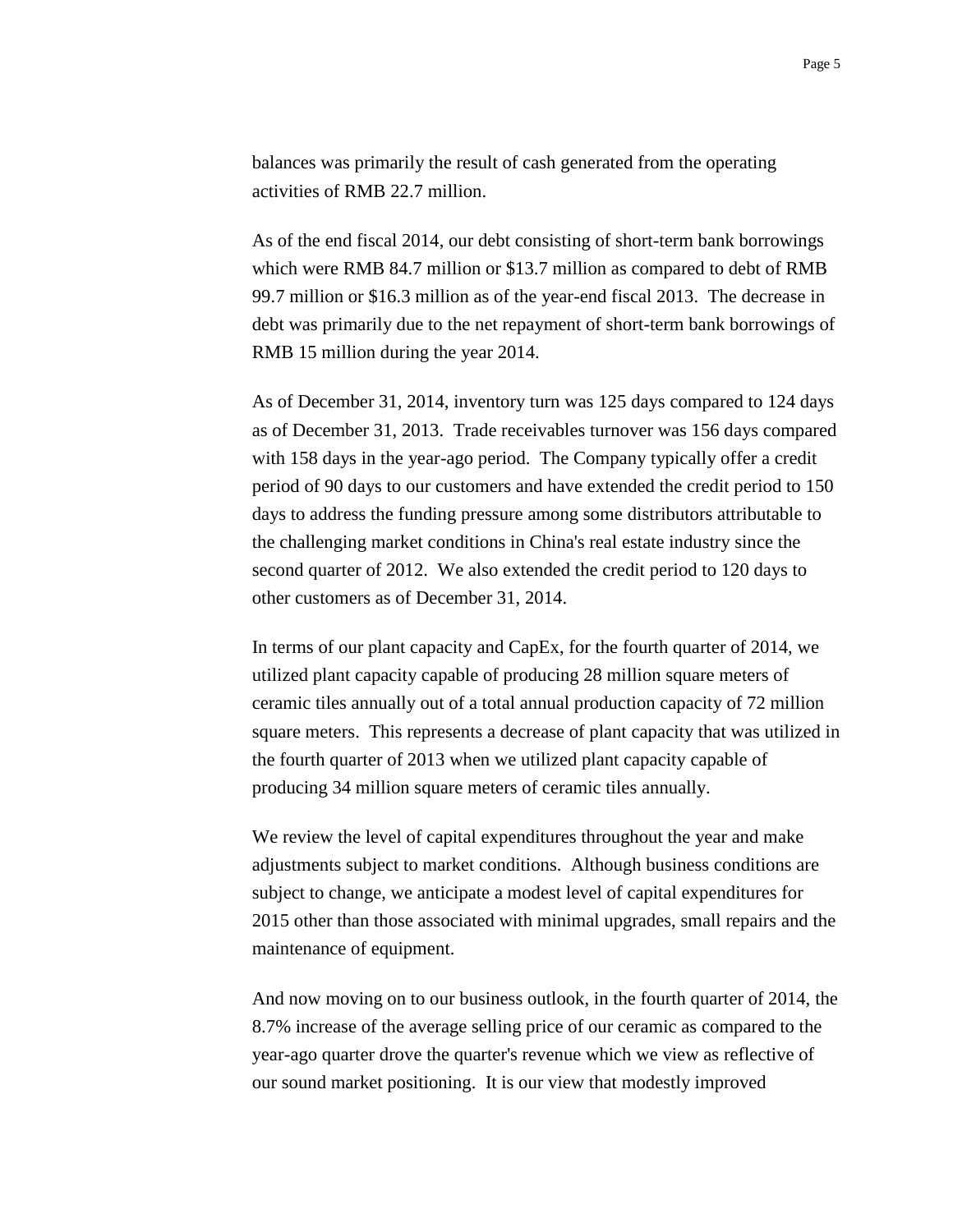macroeconomic conditions have emerged subsequent to the sector downturn in our sector that occurred in late 2012.

After having to institute price cuts in late 2012 and early 2013 in order to maintain market share, we steadily increased our average selling price over the last eight quarters. Consequently, the average selling price of our ceramic tiles has increased 27.5% to RMB 31.1 per square meter as of the fourth quarter of 2014 from the first quarter of 2013 which reflects a recovery in our product pricing.

In terms of the next quarter, we have lower sales between the months of January and March due to the effects of cold weather and the PRC Spring Festival. Our backlog was RMB 137 million or \$22.1 million as of December 31, 2014, which represents approximately the next two months of revenue. This compares to a backlog of approximately RMB 136.6 million, a yearover-year increase of 0.3%.

Looking ahead in 2015, we expect improving market conditions as the year progresses. In order to address the challenging market environment, the Chinese government has taken various actions to stimulate real estate development and home purchases. These included the lowering of interest rates by the central bank, including a recent rate cut in the late February 2015, and relaxed reserve requirements for small banks to increase lending.

We believe that these actions could positively impact our business since it could help real estate developers begin newer projects by lowering their cost of borrowing as well as improve mortgage terms for borrowers which would make home purchases more affordable. Regulatory easing has also included a loosening of home purchase restrictions in second and third tier cities intended to moderate pricing and increase demand. This could be of direct benefits to the Company since our marketing strategies have historically focused on real estate projects in second and third tier cities.

We believe that continued urbanization trends and the importance of real estate and its associated sector into the China's economic growth could lead to further government policies which would be supportive of our business. In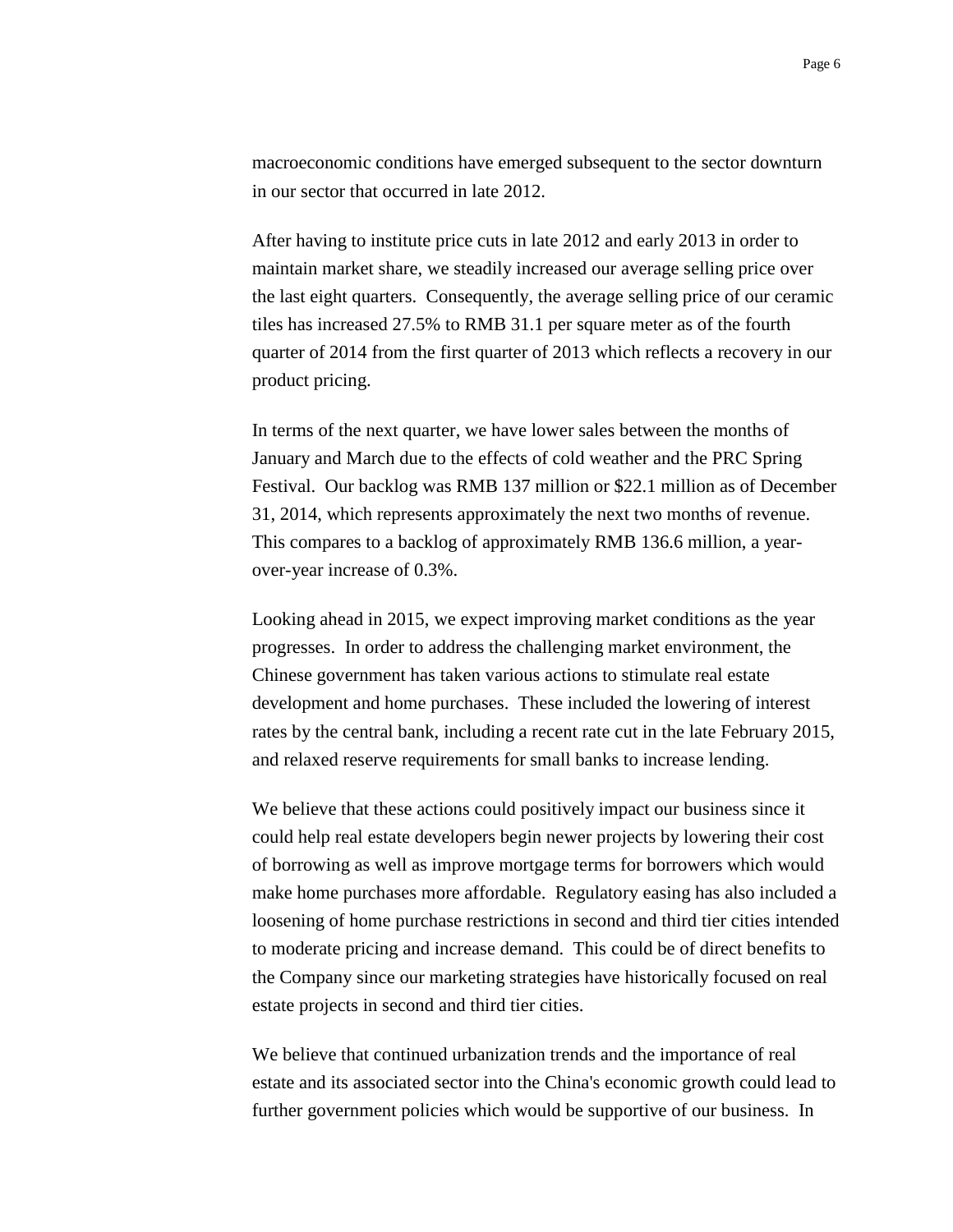addition, competitive pressures over the last year has led to a contraction in our building materials sector as some smaller, less well capitalized firms who lack our advanced manufacturing capabilities drive for the product platform have left our sector. Additional exits appear likely as government mandates to convert to cleaner and more expensive fuel source to a lower carbon emission will also pressure smaller competitors.

We expect there to be a consolidation trend among the larger property developers in the year ahead. This would benefit larger ceramic producers such as China Ceramics who can service these large enterprises which could enable us to increase our market share in the periods ahead.

We believe that our strong balance sheet, healthy inventory levels, comprehensive product line and ability to implement operating efficiencies due to our modern plant equipment are competitive advantages that differentiate us from our competitors. Our goal is to market more aggressively in the periods ahead and generates higher sales volume consistent with improving market conditions that could lead to a stronger market positioning and continued sound operating results.

And finally, in terms of the transaction complaint, that we're filed against us, the late filing of our after Company's annual report on Form 20-F for fiscal year 2013 caused the Company's stock to be halted by NASDAQ for the period from May 1, 2014 to August 6, 2014. This occurred due to questions raised by our previous auditors which have since been addressed and are detailed in our 2013 annual reports. Following the trading halt, several class action complaints were filed against us and certain individuals associated with the Company.

Subsequent to the close of the fourth quarter on February 6, 2015, the Company and the individual defendants reached an agreement in principle to settle all the outstanding litigation against the Company and all defendants in consideration for the payment by the Company of \$850,000, consisting of a combination of cash and the Company's common stock. The settlement is subject to the execution of a mutually acceptable settlement agreement and the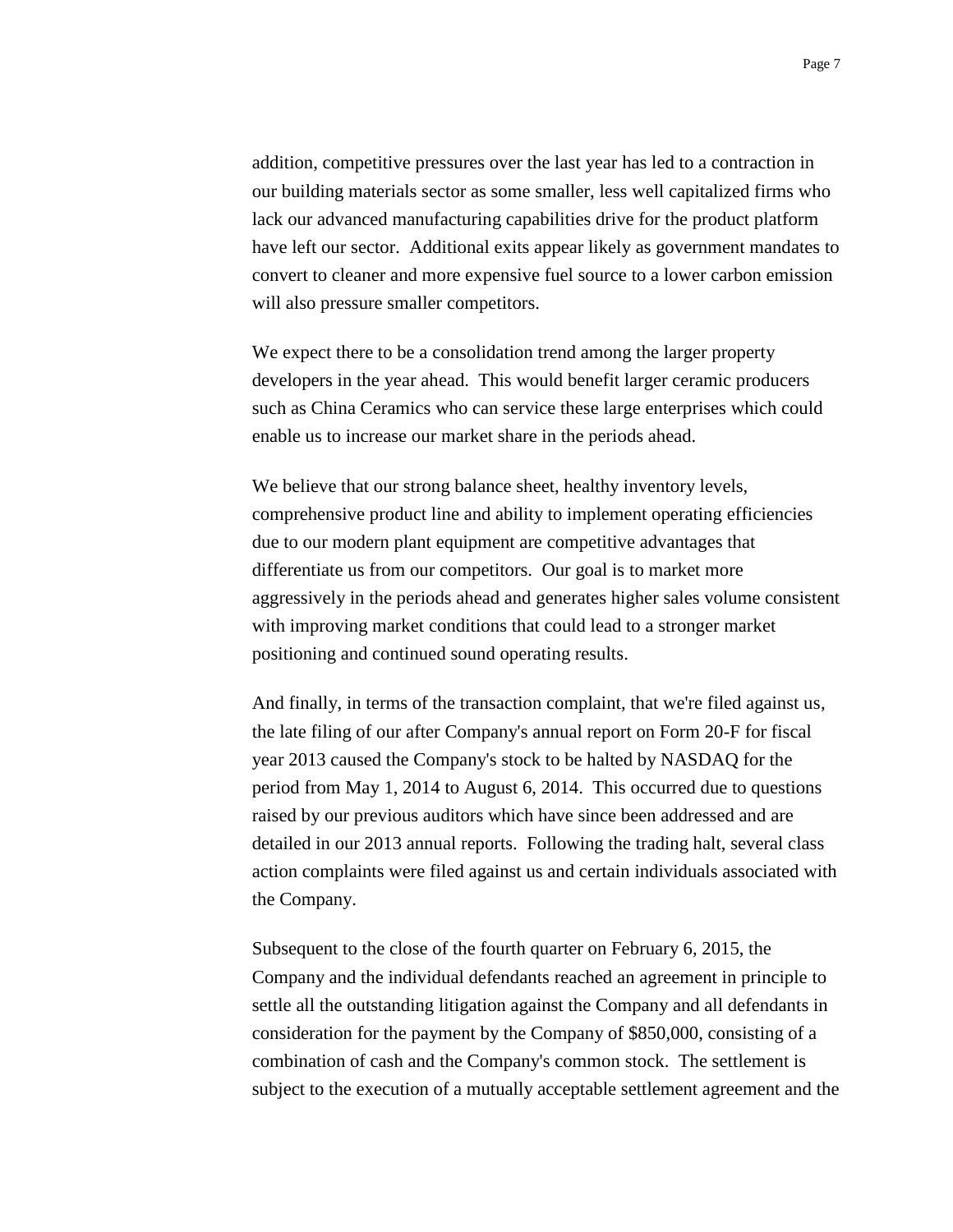|                    | approval of the settlement by the Court. A charge for the settlement amount is<br>included as an expense item in our fiscal year-end 2014 financial statements. |
|--------------------|-----------------------------------------------------------------------------------------------------------------------------------------------------------------|
|                    | At this point, we'd like to open-up the call to any questions pertaining to our<br>fourth quarter and fiscal year-end 2014 financial and operating performance. |
|                    | Operator?                                                                                                                                                       |
| Operator:          | Thank you. At this time in order to ask a question, please press star and then<br>the number one on your telephone keypad.                                      |
|                    | Our first question comes from the line of Howard Flinker with Flinker $\&$<br>Company.                                                                          |
| Howard Flinker:    | Hello, everybody. I have a few questions if I may, Edmund.                                                                                                      |
| Edmund Hen:        | Yes.                                                                                                                                                            |
| Howard Flinker:    | I noticed in the fourth quarter your book tax rate was 50%. Typically it's in<br>the 25% in China?                                                              |
| <b>Edmund Hen:</b> | Yes, typically it's 25% in China.                                                                                                                               |
|                    | Howard Flinker: How much is your net operating loss carry forward? And can you use it in<br>China? Approximately in renminbi or dollar.                         |
| Edmund Hen:        | It depends. In China we can carry forward the operating loss during the fiscal<br>year.                                                                         |
|                    | Howard Flinker: And how much it is                                                                                                                              |
| Edmund Hen:        | For the details, I think – I can have a call if you in separate calls. I will get the<br>information for you.                                                   |
| Howard Flinker:    | Yes, that will improve your cash flow. It's not going to change your reported<br>profits as we examine them.                                                    |
| Edmund Hen:        | Yes.                                                                                                                                                            |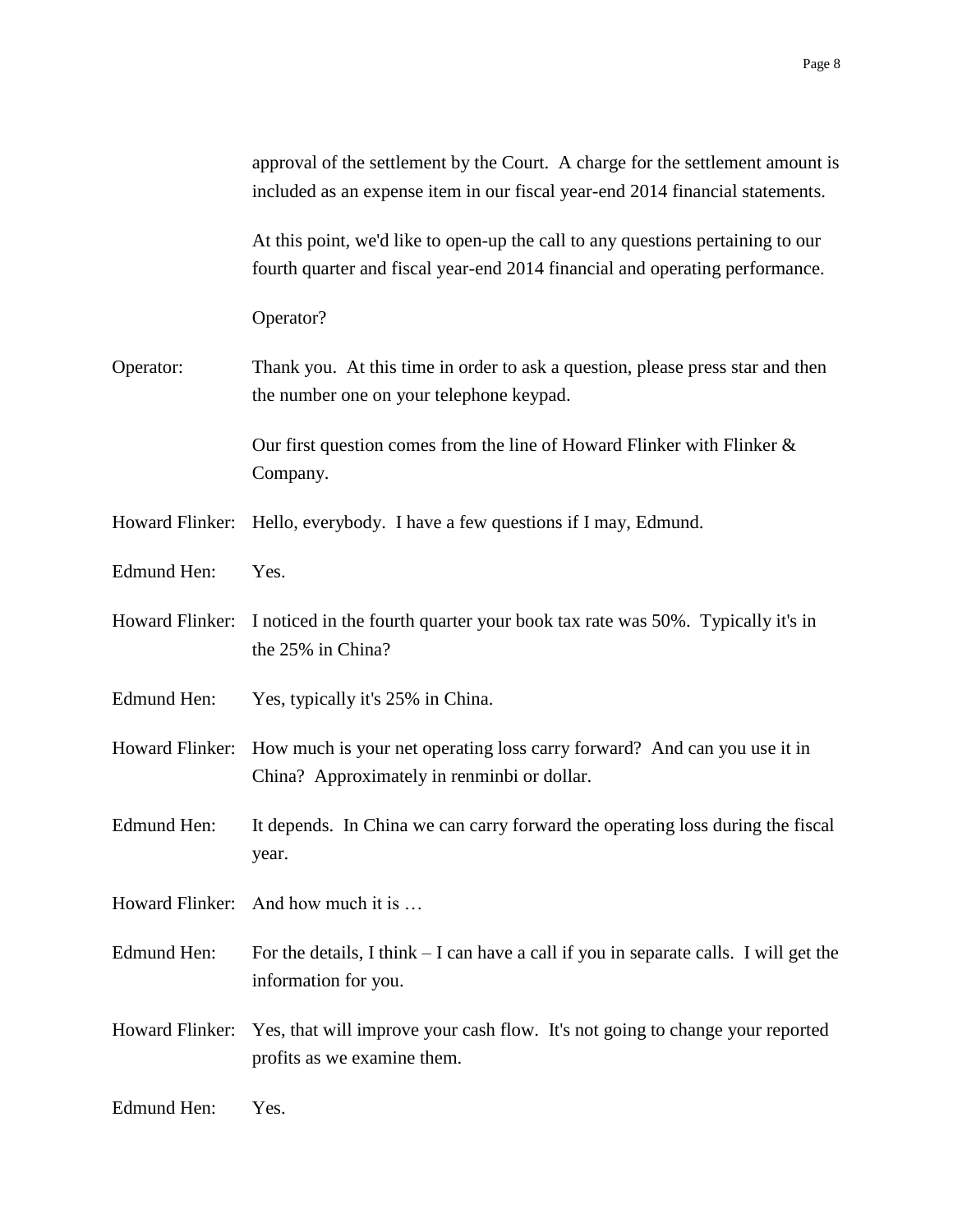- Howard Flinker: Also oh yes, the in the annual income statement you have the realized and unrealized fair value gain or loss on derivatives of \$9.6 million. I think you and I discussed that, but I want to refresh myself. Is that the mark down of assets, because your stock price was still low? Is that the accounting explanation for it?
- Edmund Hen: No. This is not the way. Actually this is the derivative financial instrument we have engaged during 2013 and 2014. And this is a market value which we realized over the loss amount.

Howard Flinker: And I thought that was reversed.

- Edmund Hen: All the actual losses has taken up by Mr. Huang personally. But accountingwise, we still need to record in our books for the losses.
- Howard Flinker: At some point will it be reversed if Mr. Huang absorbed the \$9.6 million?

Edmund Hen: He undertook the losses on the date the Novation agreement was signed, which was July 31, 2014. So we still need to record certain part of these losses. And in accounting, in terms of accounting, we still need to recognize the loss in the market value during these periods.

- Howard Flinker: But he took that \$9.6 million loss personally, right?
- Edmund Hen: Yes, correct.
- Howard Flinker: OK. Is there any  $-$  it's hard to believe that he takes it and the Company takes it in accounting. Is there any point at which this is reversed for accounting? I'm confused.
- Edmund Hen: These are the  $-Mr$ . Huang has signed the agreement on July 31st, so in terms of accounting the Company still needs to record such losses, but all the cash – actual cash losses for the Company has taken up by Mr. Huang personally.
- Howard Flinker: Does that mean that China Ceramics actually did lose \$10 million?
- Edmund Hen: No, it did not.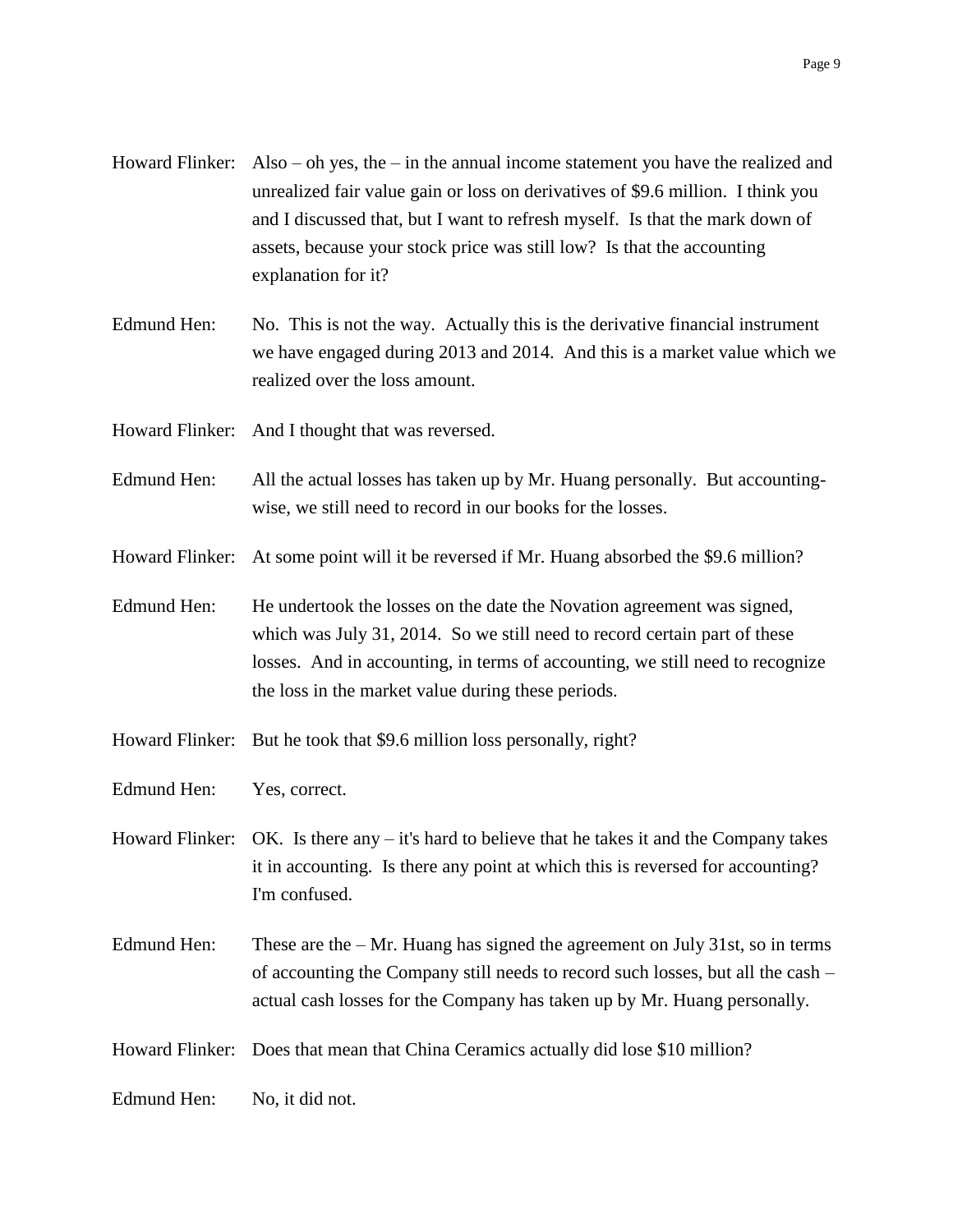- Howard Flinker: It did not?
- Edmund Hen: Yes. All these losses was taken up by Mr. Huang.
- Howard Flinker: OK. So if they're picked up Mr. Huang and picked up by the Company, I don't understand why they have to be picked up in both places.
- Edmund Hen: Maybe I can call with you...
- Howard Flinker: OK.
- Edmund Hen: ... after the call, we can discuss further.
- Howard Flinker: OK. And I had two more questions. Three more if the requirements for more natural gas, more expensive natural gas are increased from Beijing and your costs go up, will that probably lead to a price increase for you too?
- Edmund Hen: This really depends on the market environment whether we can have the ability to increase the pricing. But we need to take up this natural gas cost anyway, because now it will – or this matter needs to be environmentally friendly matter for production.
- Howard Flinker: OK. And the final question is, do you know when you are to release your first quarter's earnings? It's already past the end of the first quarter.
- Edmund Hen: As soon as we can. And once we file the annual report we will we have the first quarter earnings.
- Howard Flinker: So maybe a month from now, something like that?
- Edmund Hen: We hope so, yes.
- Howard Flinker: But you're not sure? OK, thank you.
- Edmund Hen: Thank you very much.
- Operator: At this time in order to ask a question press star and the number one on your telephone keypad.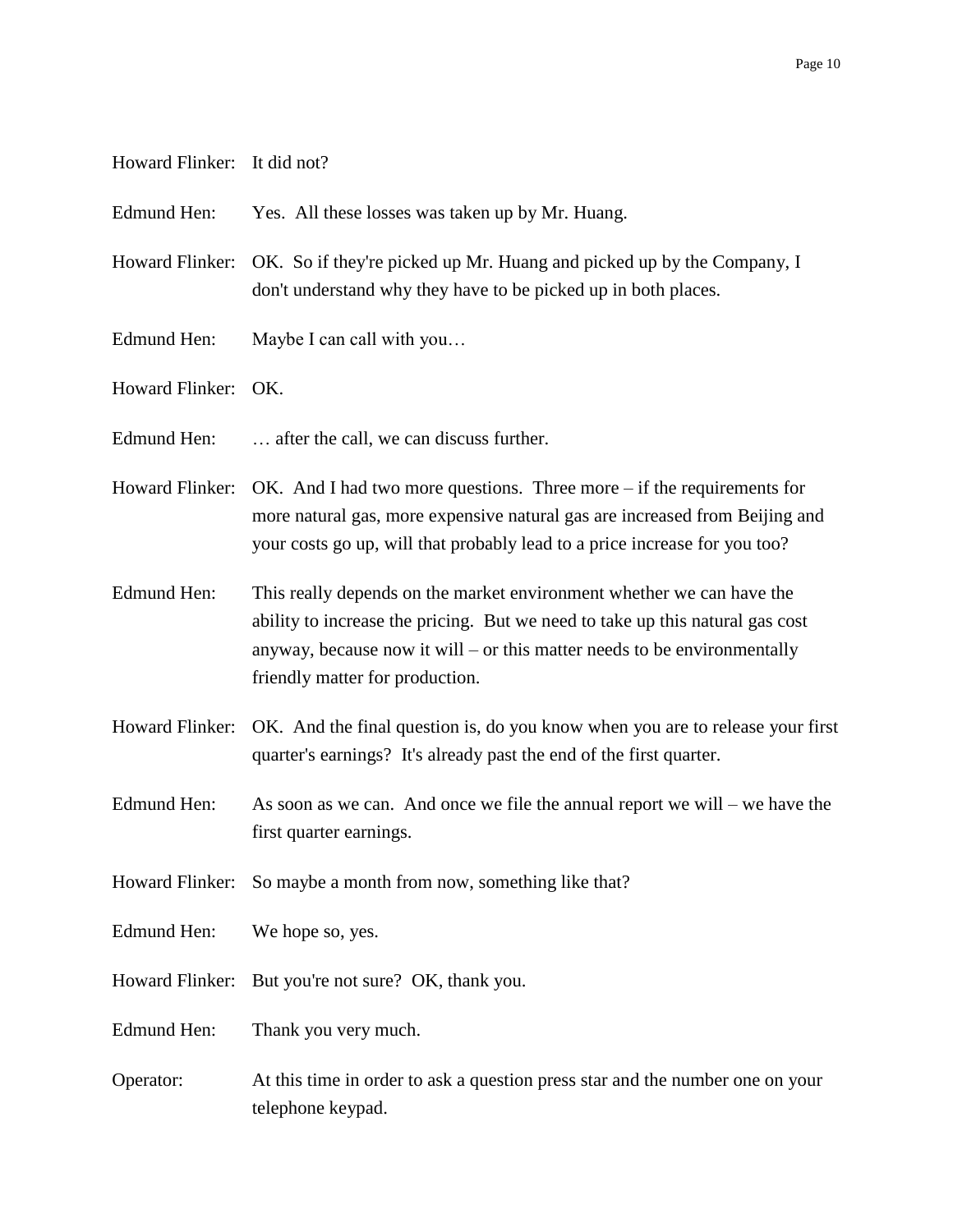Our next question comes from the line of James Kahn with Oppenheimer.

James Kahn: Gentlemen, congratulations on a very good quarter and a very good year. I want to follow-up on the question asked by Howard Flinker. But first let me go in a different direction. Am I correct that your prices are now higher than they were before you were able to raise prices as a result of your competitors – many of your competitors going out of business?

- Edmund Hen: Yes, you are quite right. A lot of our competitors have been going out of business and in the past quarter we have increased a bit our average selling price.
- James Kahn: So I want to congratulate you on being conservative enough to weather the very difficult real estate downturn in China which most Americans don't understand, because most Americans think that the real estate downturn happened between 2006 and 2009, which was where it happened in the U.S. But in China you had a very large real estate downturn more recently by 2012 and '13, am I right about that?
- Edmund Hen: You are correct. We faced a very difficult time in 2012 and '13 and now we're still facing a very hard time and we still do not have a very optimistic view on the near future on the housing price, but we still keep our eyes on that and keep being conservative to do our business.
- James Kahn: You say you're still seeing difficulties, what are the factors that are causing those difficulties there and what might make things better?
- Edmund Hen: We found for the past few years the country has build a lot of residential housing for the whole China and the construction now – the rate of for the construction is still more than high in this time. So we are still being constructive and prepared for the worst and doing our best for the market at this moment.
- James Kahn: Well, that is prudent. So I'm glad of that. I also appreciate your prudence and insight to be building that plant in Hengdali, I think, right before Fujian changed the rules and required coal-fired plants to go to natural gas, because that positioned you much better than your competitors, also. By the way, do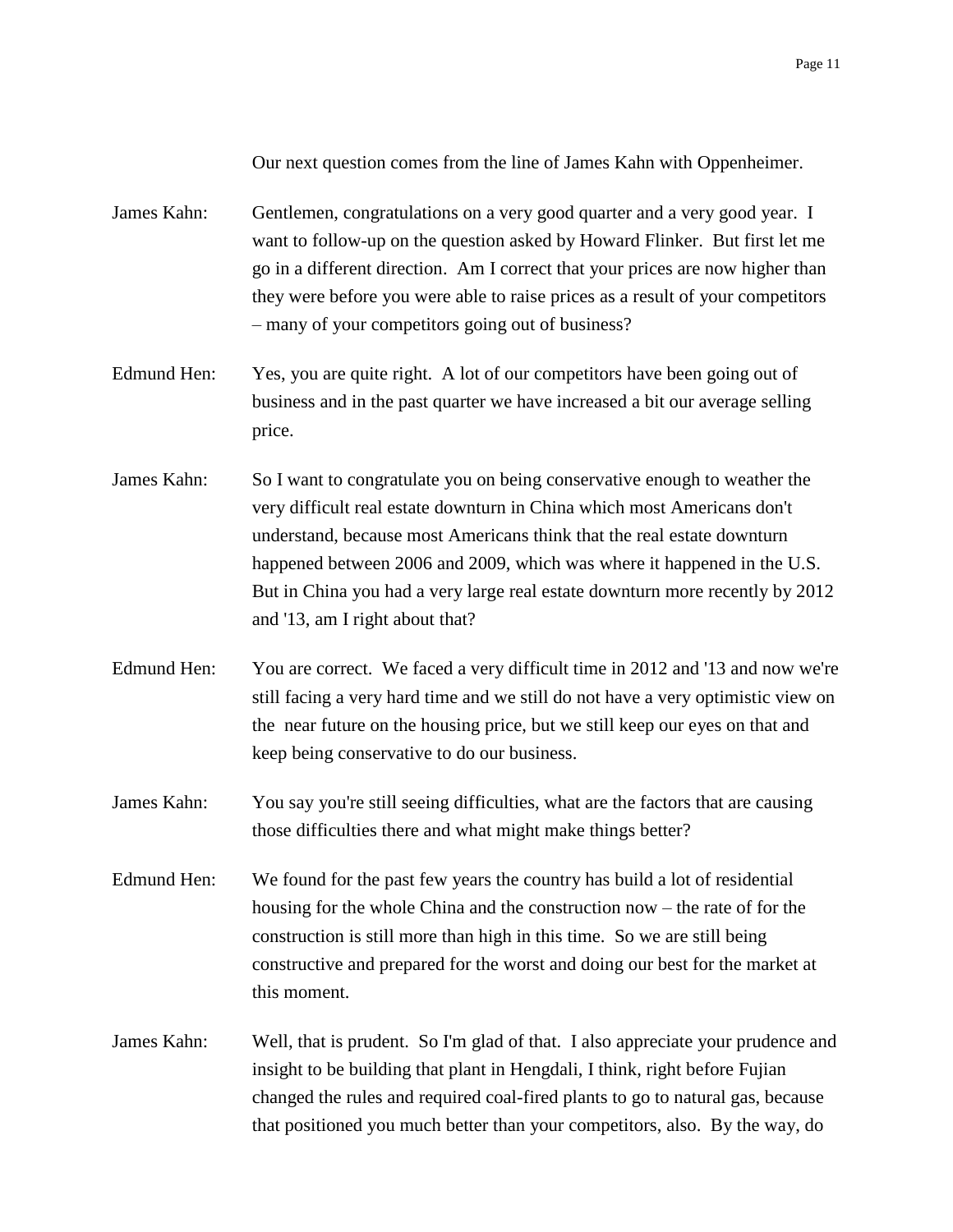you have any decisions about what to do with the dividend? Will it increase, decrease, stay the same or do you not know?

Edmund Hen: It's very difficult to say right now. Our board of directors we will meet up soon and discuss on the matter very soon. So it is very difficult for me to say anything at this moment.

- James Kahn: OK. So getting back to the derivative transaction, first I want to say that Americans value highly someone who is man enough to admit his mistake and I think that your management did a much better job that in any Americans I have ever seen in admitting and making good their mistakes. So I applaud you for that. But like Mr. Flinker, I'm a little confused, because when you say that he signed an agreement on July 31, 2014, Mr. Huang, does that mean that he actually paid the cash to the Company or did he just agreed to pay the cash?
- Edmund Hen: He did not for the agreement that is actually he was in the filing of  $2013$ annual reports and he picked up all this cash losses from the agreement by himself.
- James Kahn: He took them out, well how did he take them out? Did he actually take his own cash and give it to the Company?
- Edmund Hen: Because since the agreement has a loss, the Company did not pay anything to the Bank and from that point Mr. Huang paid on behalf of the Company to the bank directly.

James Kahn: OK. So Mr. Flinker's question was if you still for accounting purposes took it as a loss on the Company level in 2014, when do you take as a gain the cash that he paid to make good on the loss? There should be an offset. In other words, had he done nothing; you also would have taken it for a loss. He did do something. When will the accounting statements reflect that fact?

Edmund Hen: This is quite a complicated accounting entry. Maybe I can have more detail to you on a separate call for this matter?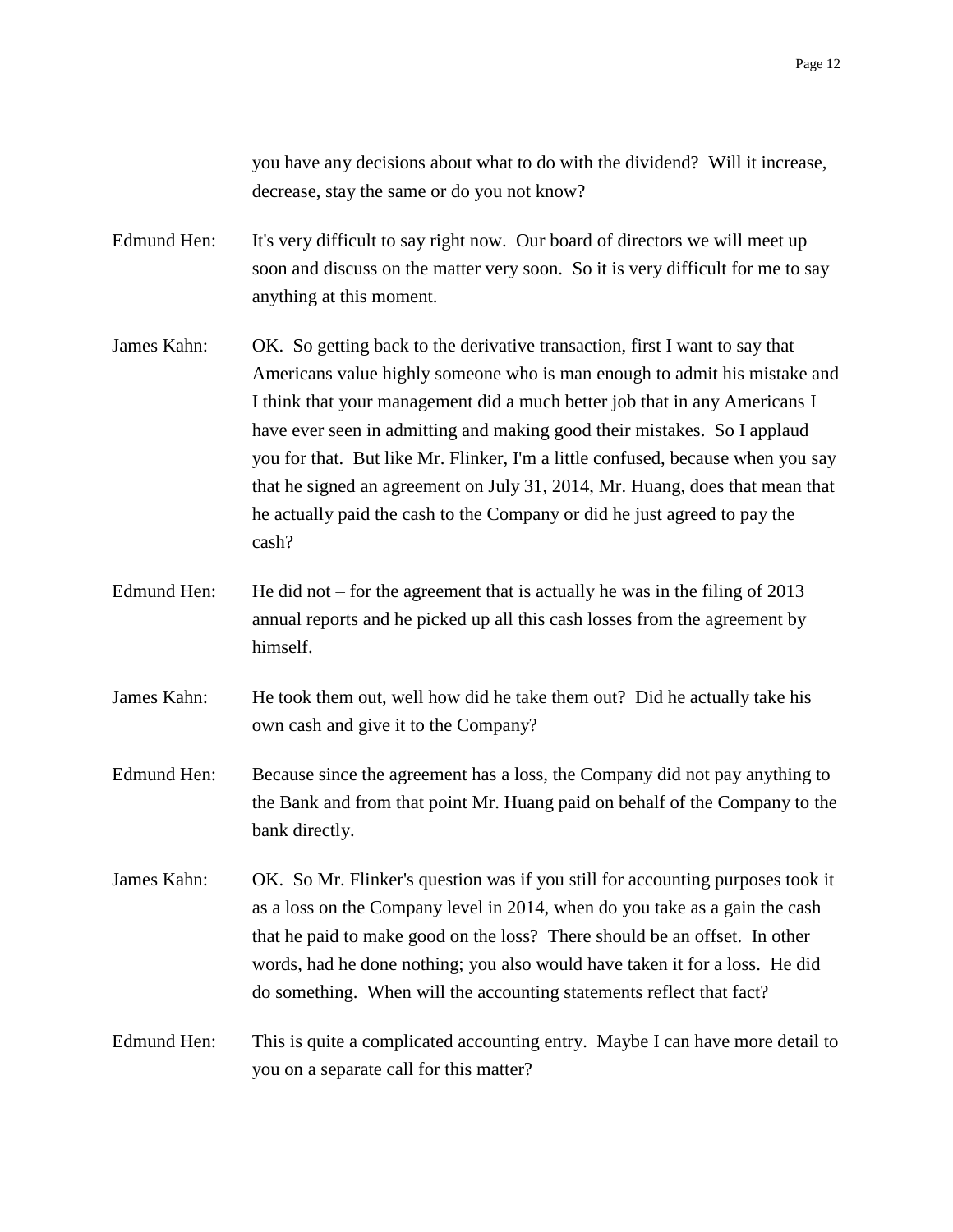- James Kahn: I would be glad to hear that and then I'm hoping that all the other shareholders could hear about it as well. But basically you are no longer doing any derivative transactions, is that correct?
- Edmund Hen: Correct. We will we do not have any derivative transaction after this one.
- James Kahn: OK. So from the beginning to the end, in the beginning you made some money on the derivative transaction. From the beginning to the end, what was the total gain or loss on all the derivative transactions?
- Edmund Hen: From the beginning to the end, that was about a few million, \$5 or \$6 million of the loss for this derivative transactions.
- James Kahn: Is that in dollars or renminbi?
- Edmund Hen: In dollar.
- James Kahn: OK. \$5 million or \$6 million in loss total. And does that include the offset, if I'm correct in characterizing as an offset from the – from what Mr. Huang did to take the derivative transaction to himself or does it not include that offset? When you say \$5 or \$6 million, are you saying even after the adjustment made by Mr. Huang to end any liability of the Company?
- Edmund Hen: No, this is all goes to Mr. Huang personally.
- James Kahn: The \$5 million or \$6 million loss will go to him personally?
- Edmund Hen: Yes, correct.
- James Kahn: OK. So then we should see on the balance sheet sometime coming off the balance sheet. If it's on the balance sheet now as a loss and its going to him personally, then at some point it should come off the balance sheet, isn't that correct?
- Edmund Hen: For the detailed transaction, I mean the accounting entry, so I can go through it with you in separate call.